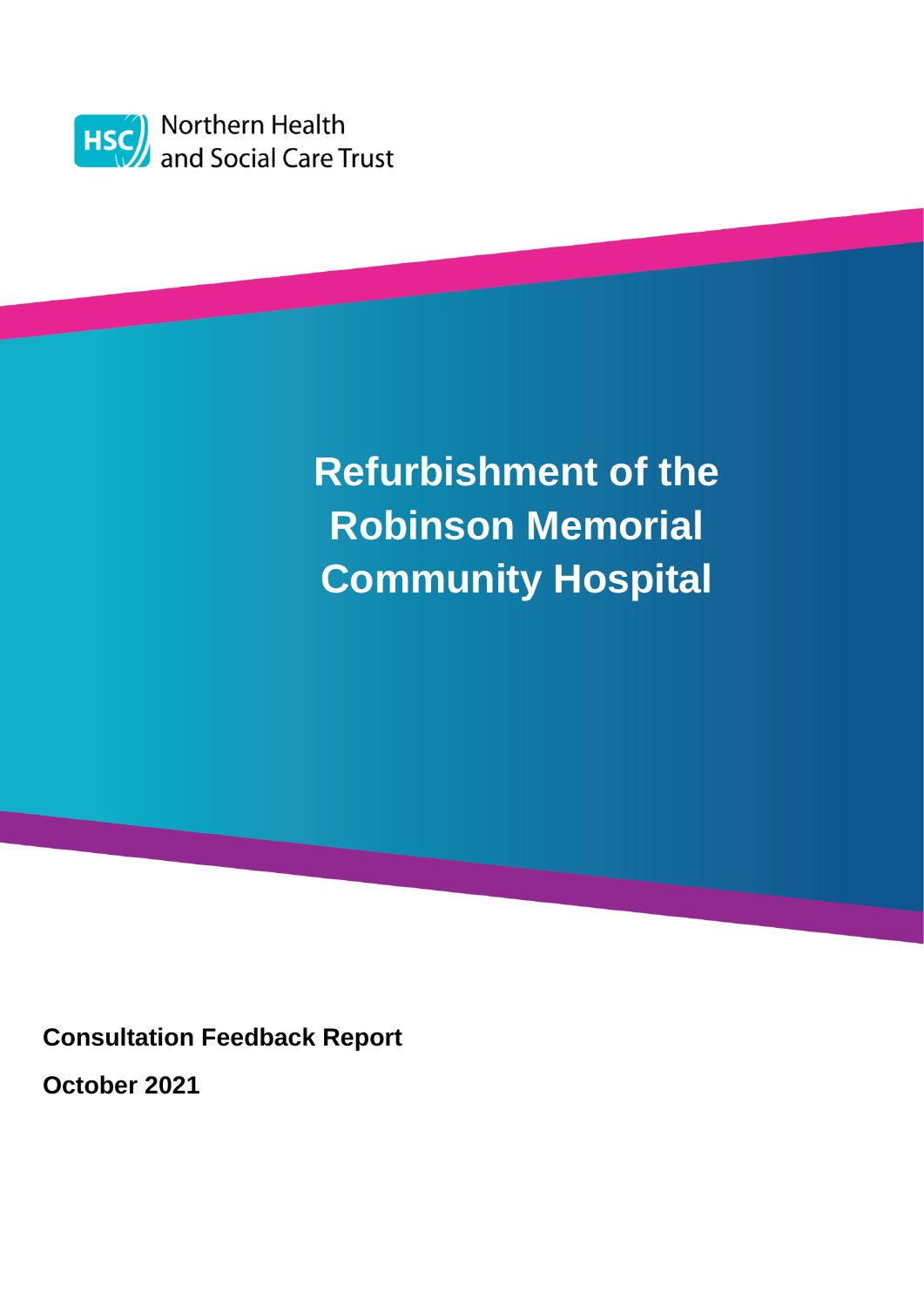## **Contents**

|                                                    | Page |
|----------------------------------------------------|------|
| Introduction                                       | 3    |
| Our consultation process                           | 3    |
| Promoting equality, good relations and rural needs | 4    |
| What we heard during consultation                  | 4    |
| <b>Next steps</b>                                  | 8    |
| Appendix 1: List of respondents                    | 9    |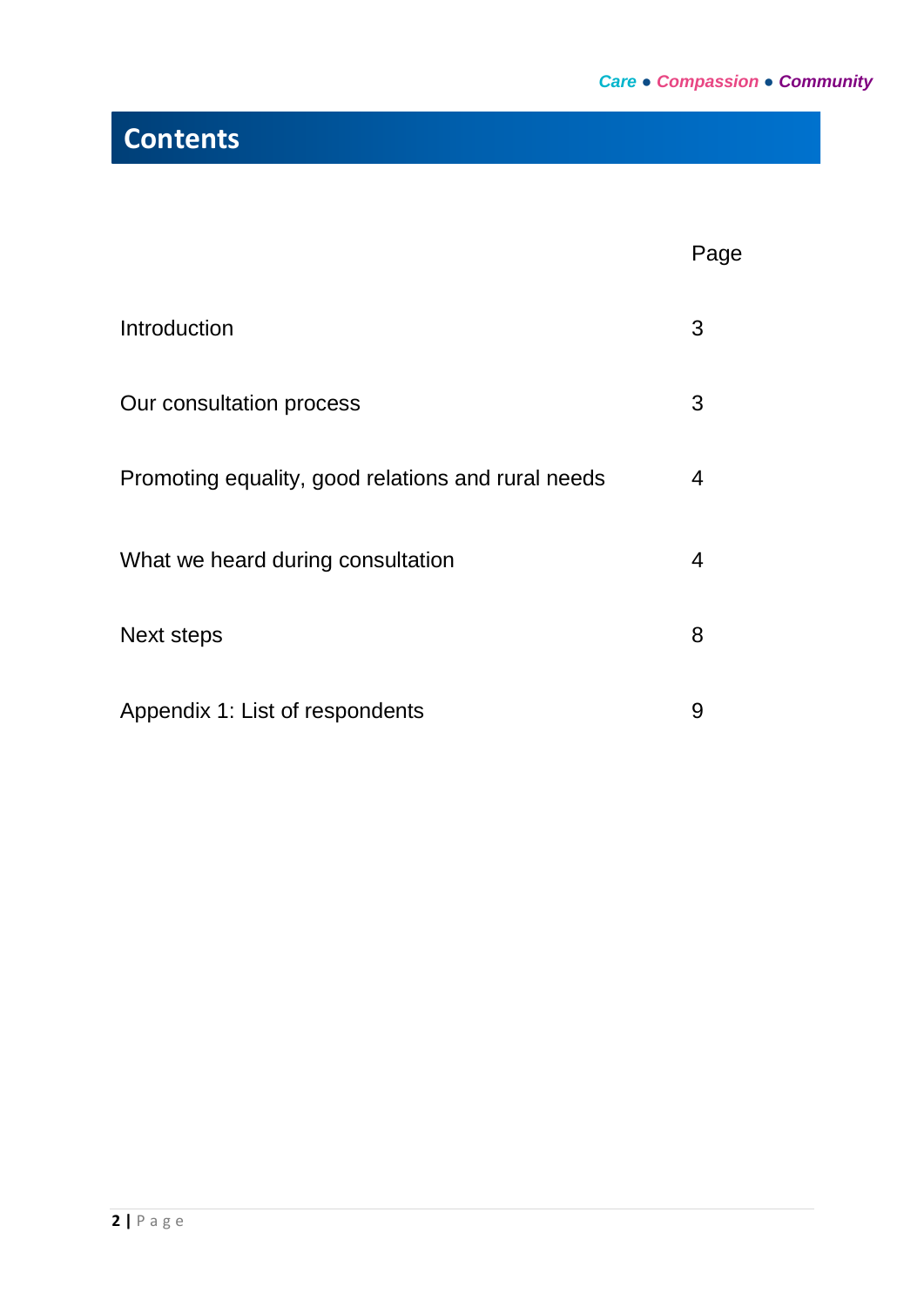## **Introduction**

The Robinson Memorial Hospital, situated in Ballymoney, was opened in 1933 and in 1948 it was integrated into the National Health Service, which then became responsible for running the Hospital. Adjacent to the Hospital is the Ballymoney Health Centre, which accommodates two general practices together with a range of community health and social care services. This has created a unique site for the town and the wider Causeway locality.

We publicly consulted on the refurbishment of the Robinson Memorial Hospital from 28 May 2021 until 20 August 2021. The consultation set out why we believe we need to modernise the Hospital. This Report provides a summary of the feedback we received and our response to this feedback. This report should be read in conjunction with the associated consultation document available at [www.northerntrust.hscni.net](http://www.northerntrust.hscni.net/) or by contacting the Trust's Equality Unit on 028 2766 1377 or at [equality.unit@northerntrust.hscni.net](mailto:equality.unit@northerntrust.hscni.net)

## **Our consultation process**

To raise awareness of the consultation process over 1500 groups, organisations and individuals listed on our Consultation Database along with our Involvement Network and service user groups received an email or letter informing them of the consultation arrangements. Consultation documents were available on the Trust's website (i.e. available to the public) and intranet (i.e. available to Trust staff).

Consultees had the opportunity to respond by a variety of means including online proforma via citizen space, in writing, email or by telephoning.

We received eight responses (see appendix 1) during the formal consultation.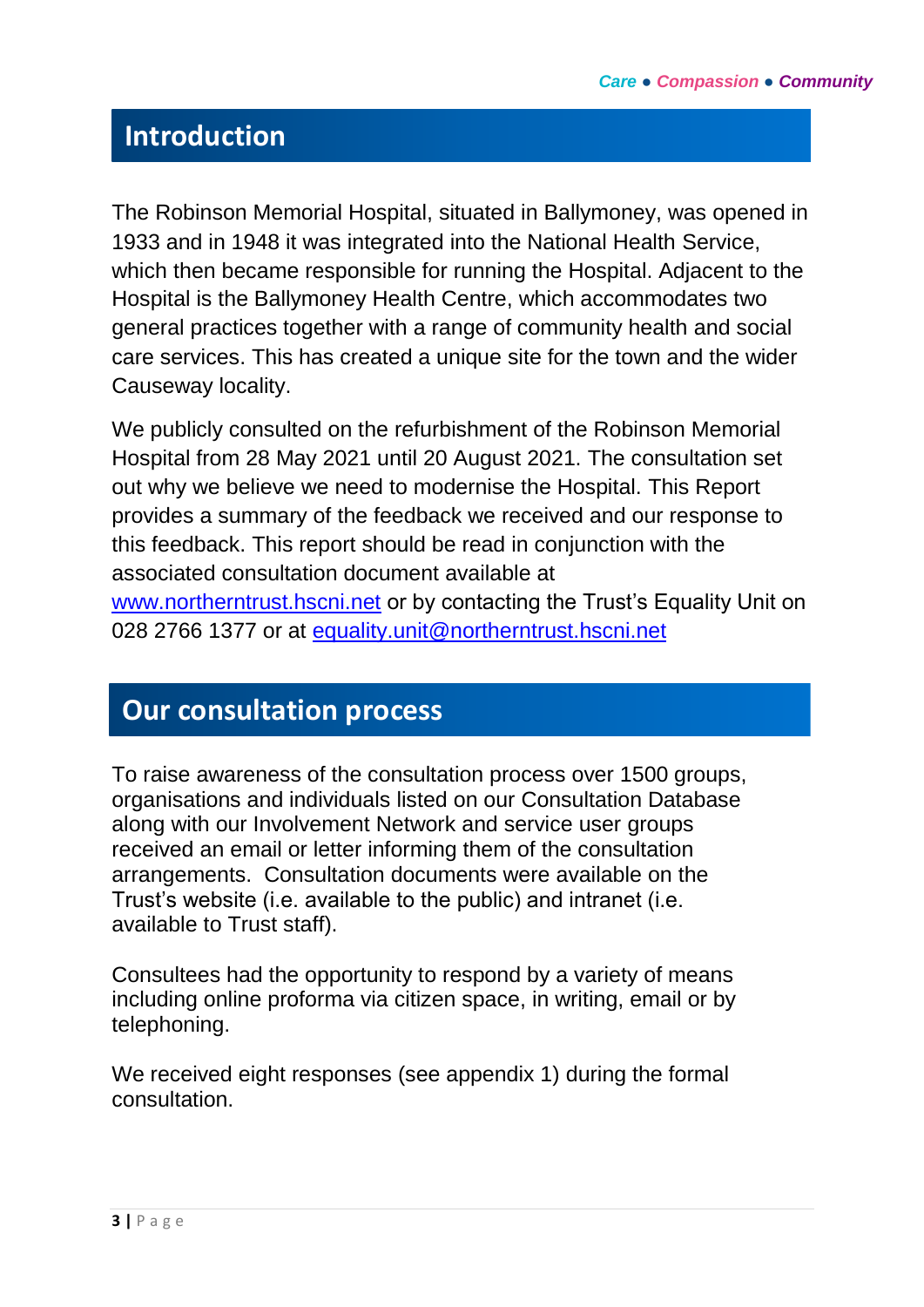### **Promoting equality, good relations and rural needs**

We are committed to promoting equality of opportunity, good relations and human rights in all aspects of our work. We carried out a Section 75 equality screening and rural needs assessment of this proposal. A copy of the equality screening template and rural needs assessment can be found on our website www.northerntrust.hscni.net. We consulted on the screening outcome and rural needs assessment at the same time at the same time we consulted on our proposal.

### **What we heard during consultation**

This section of the Report summarises the feedback we received which has been categorised into emerging themes.

#### **Current facilities require refurbishment**

- The Hospital is fully used by the community but the accommodation and facilities have become outdated and are in need of urgent modernisation.
- Families expect more modern facilities and when the overhaul is complete the facility will be a huge asset to Ballymoney and the Northern Trust for another 90 years.
- The hospital has served this area well for many years but requires to be brought into the 21 century

'Refurbishing the Robinson Hospital will improve the quality of care offered, giving dignity to patients and staff. If the Hospital is made fully accessible, this will mean that patients can learn to manage their own needs as their rehabilitation journey continues.'

#### **Trust response**

The Robinson Hospital is almost 90 years old and the facilities are now outdated and the proposed refurbishment will maximise the number of en-suite facilities and improve the patient, family and staff experience.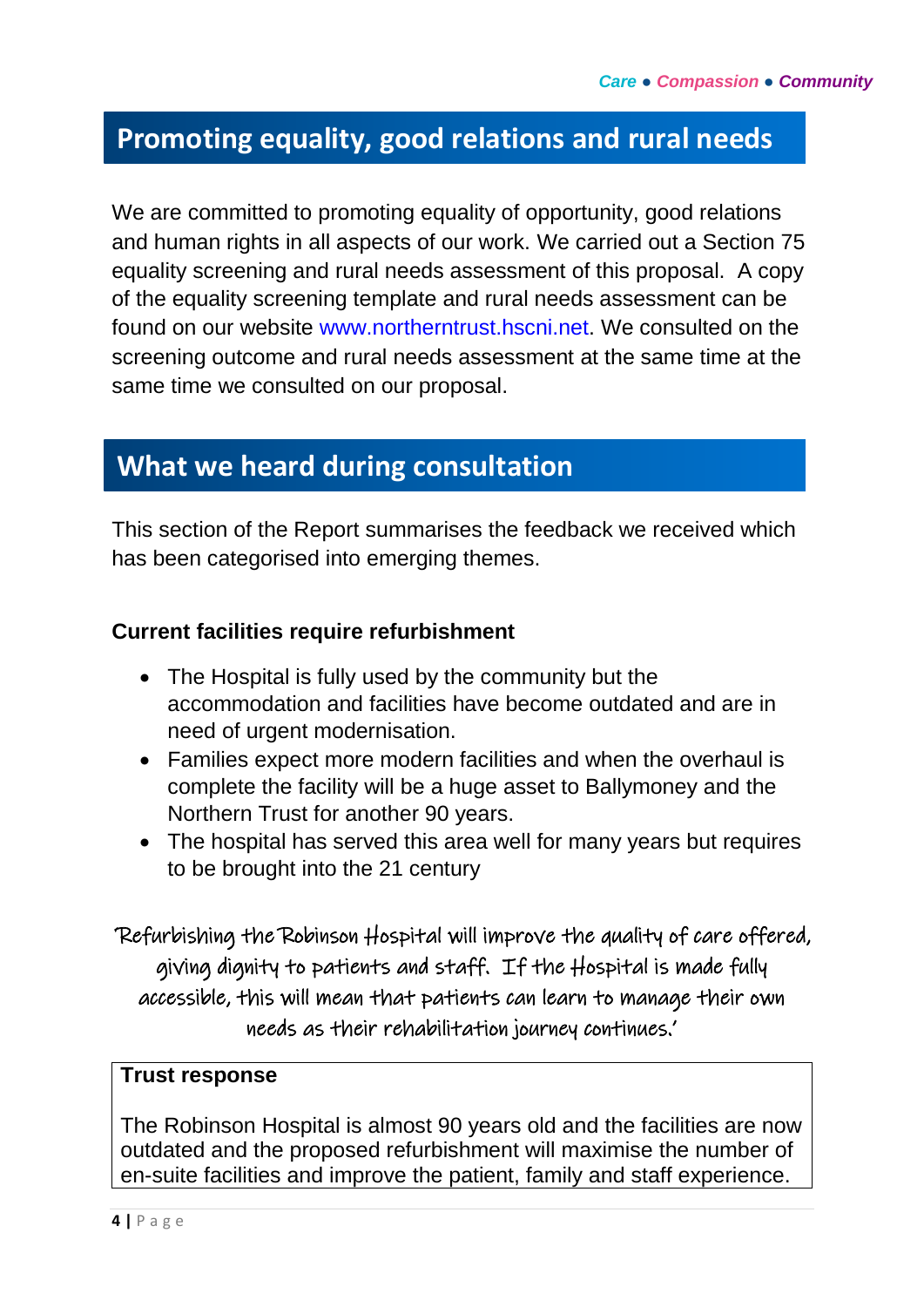#### **Community asset**

- Over the years the staff at the Hospital have been dedicated in their work to provide an outstanding service to the community.
- This latest proposal will be of great benefit to the patient experience and for the staff of the Hospital.
- This a very welcome proposal and will make a difference to the lives of many in our community
- Rehabilitation is so important to so many of our service users and the fact that it will be available locally is so important to them and their families
- The Robinson Hospital is an integral part of the health care provision for Ballymoney.

#### **Trust response**

The Robinson Hospital plays a central role in improving the health and wellbeing of people living in the local community and is highly valued. We know that feedback from people who have used the Robinson Hospital is consistently very positive and over the years, the Hospital has received enormous support from the Robinson Trustees and the local community.

#### **Funding**

- Concern about where the funding for the refurbishment would be coming from.
- Suggestion that the putting the money into front line care and reducing waiting lists
- Another suggestion that funding should go towards other issues such as Cancer Services and Neurology.
- Query around who was carrying out the work, and how much money they would be making.
- View that money should be spent implementing Bengoa and TYC recommendations.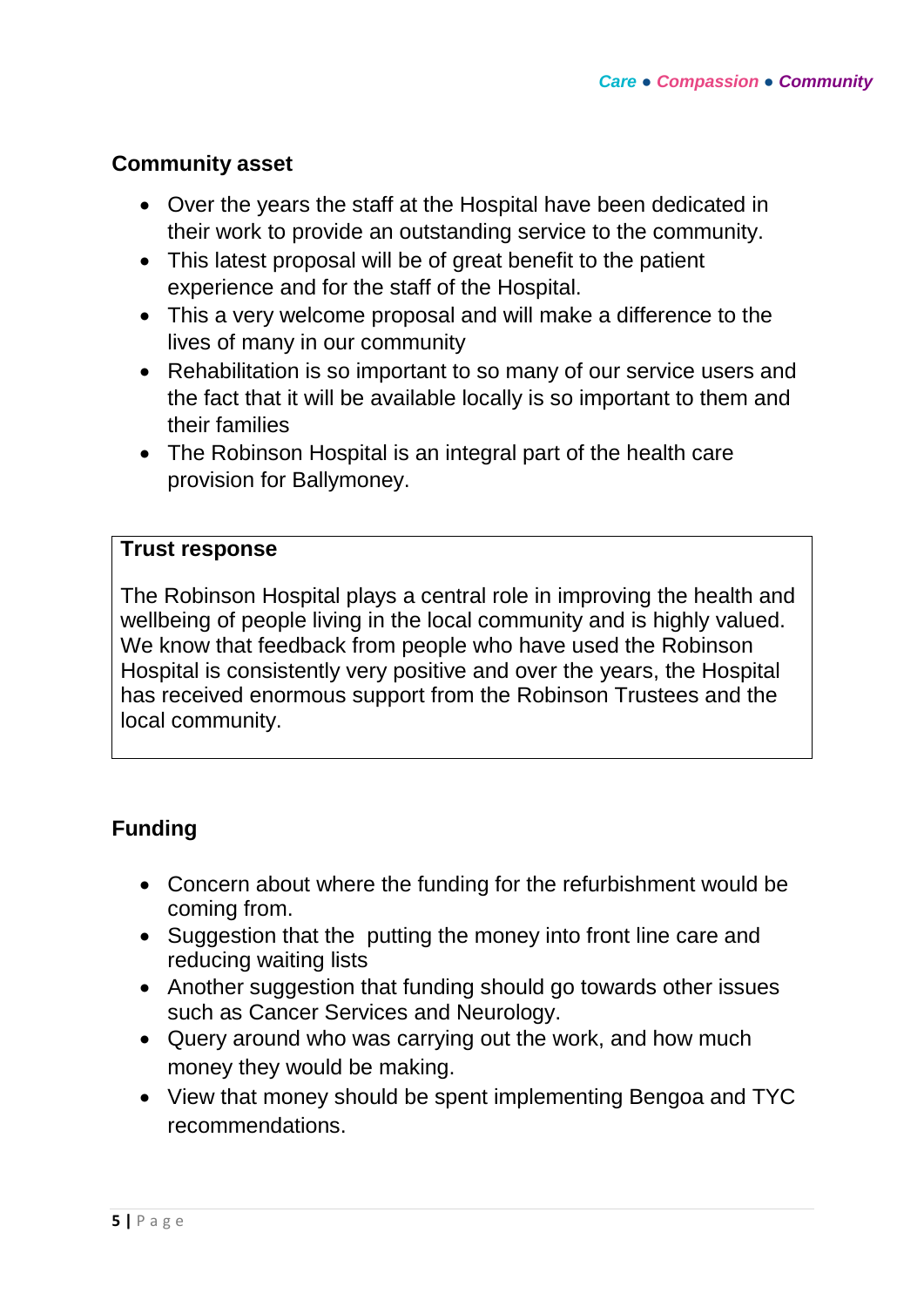The refurbishment will be funded from the Robinson Memorial Trust Fund. This charitable fund is managed by the Robinson Memorial Trust Board and is made up of donations from service users, their families and the local and wider community. The Robinson Memorial Hospital Trust Board has responsibility for the management of the endowments and gifts received into the Robinson Hospital Trust Fund and ensures that the funds received are appropriately used for the benefit of the people the Hospital serves.

The full cost of the refurbishment will be covered by the Robinson Charitable Trust Fund. Donations to this fund are made on the condition that it will be used to improve the comfort of service users and others who are using the Robinson Memorial Hospital.

To provide the most effective front line care it is necessary to ensure that the facilities that staff work in are up to date and of an appropriate standard. The refurbishment of the Robinson will provide a modern fit for purpose community hospital which will improve conditions for staff and service users.

The work will go to tender and providers will be invited to submit bids for completion of the work. The successful bid will be chosen based on scoring of each application against a set of standard criteria.

#### **Impact on other services/departments**

 Query if the refurbishment would have an impact on other services, especially those providing rehabilitation services.

It is acknowledged that the refurbishment will require that patients are relocated to other wards for a period of six months while the works is carried out. We will seek to maximise the use of existing beds in the neighbouring community hospitals (including Dalriada, Mid Ulster and Inver). We anticipate that some patients could be accommodated in these sites for the duration of the build and that others would need to be accommodated in the independent sector during that time.

Rehabilitation processes within the Hospital are supported by community multidisciplinary teams who in-reach into the Unit to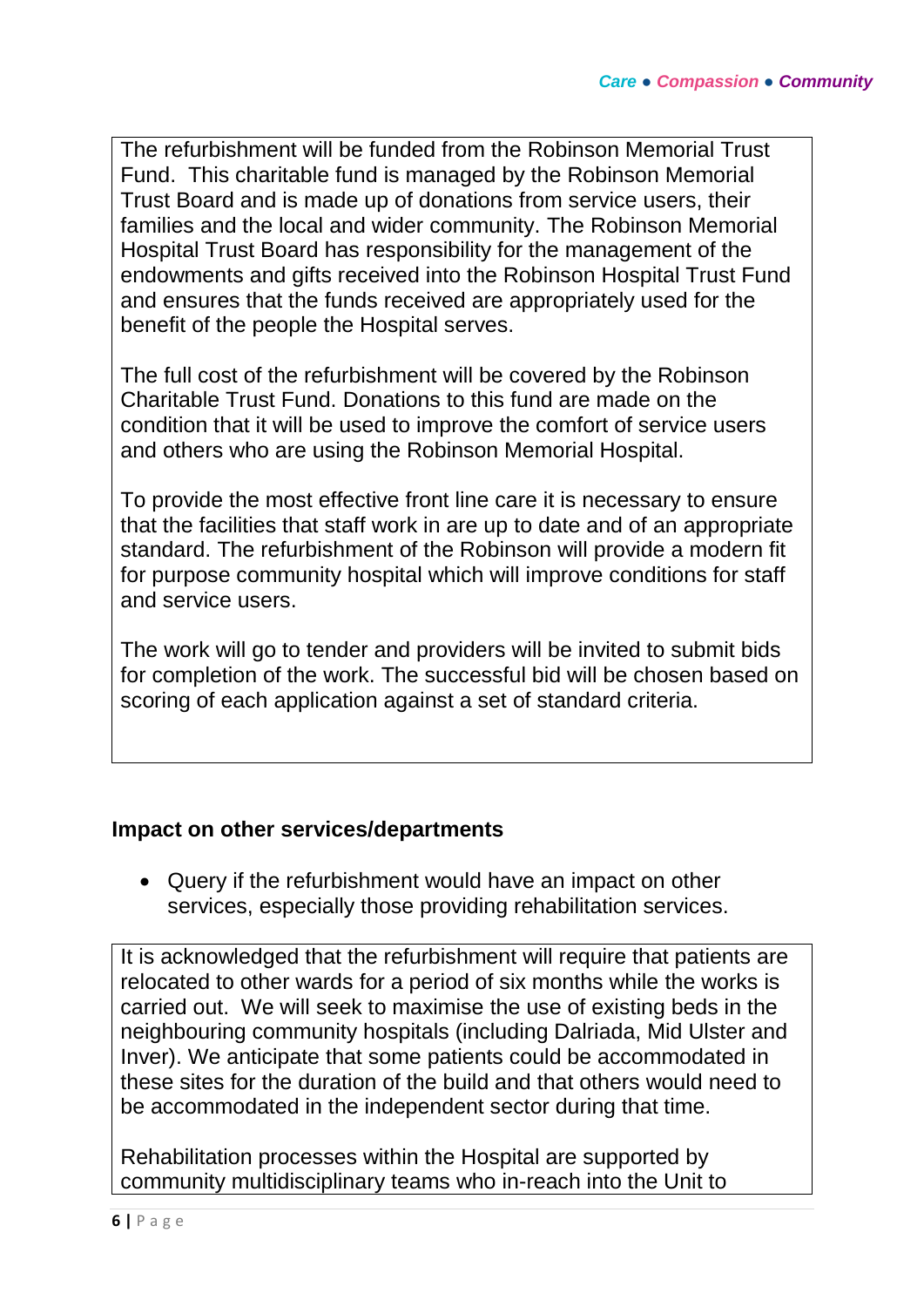provide rehabilitation and manage patient discharge following assessment of their long term care needs in the community. The rehabilitation staff will continue to provide support to service users whose care is being provided in alternate facilities for the duration of the build.

#### **Section 75 and rural needs**

- Refurbishment at the Robinson Memorial Hospital will not have an impact on any of the nine equality categories
- No evidence to suggest that the proposal would create an adverse differential impact to the rural needs.

#### **Trust response**

We will continue to review the Section 75 screening and rural needs assessment. We are committed to ongoing engagement with patients, families and carers to discuss specific circumstances and will involve them in decision making around location of bed provision during the refurbishment period.

#### **Service user and carer engagement**

- Query if service users/carers are on the Board of Trustees and if they were involved in the planning stage.
- Service users and staff should be engaged and involved in the refurbishment process.
- Consultees should be named on the consultation document as more transparency is needed.

#### **Trust response**

The Robinson Memorial Trust Board is made up of members of the local community, representing the community it services.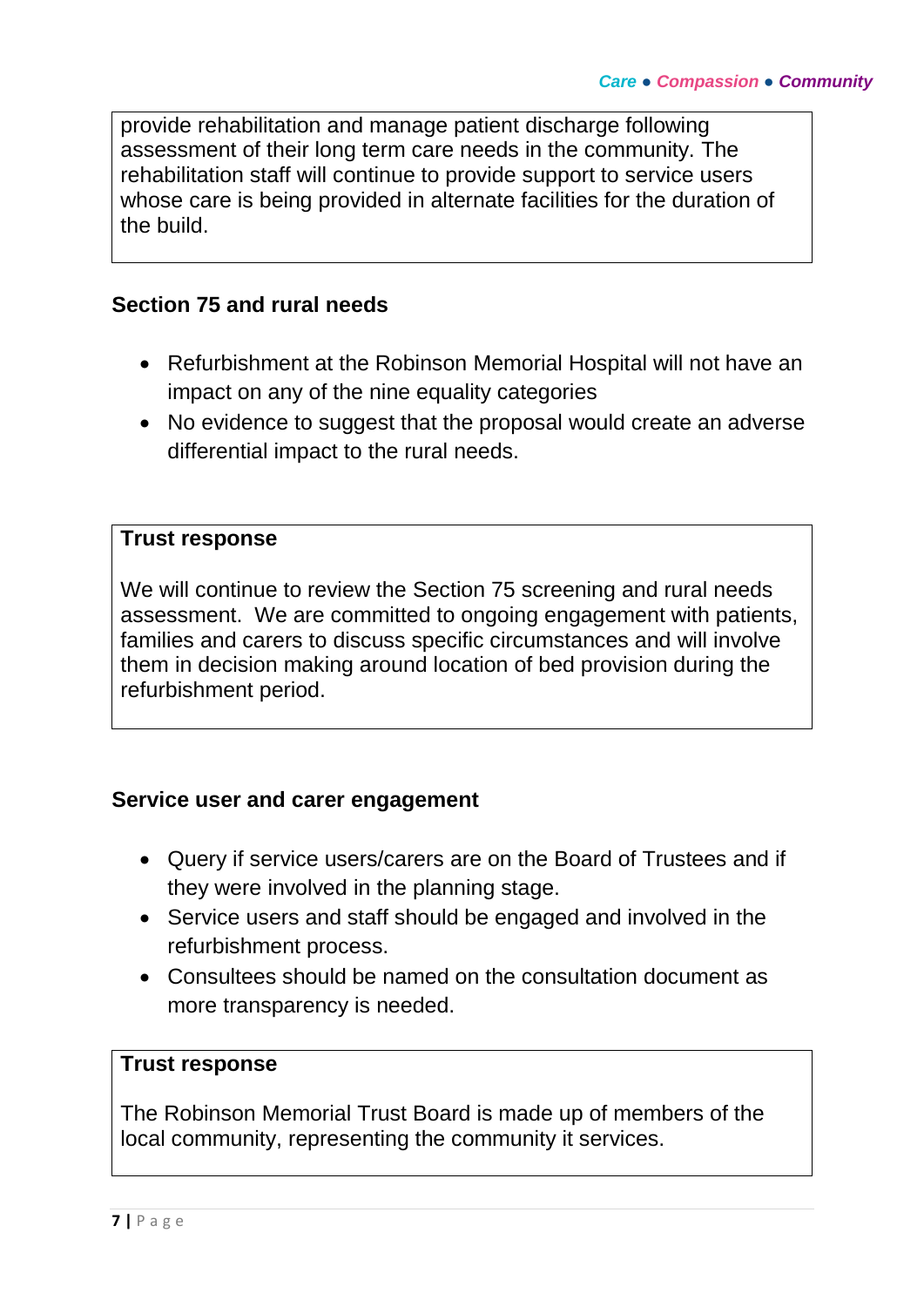We will involve staff, service users and carers in the refurbishment process. Some members of the Robinson Memorial Trust Board will sit on the Project Team we will hold engagement events to ensure staff, service user and carer input into the design

We have not included our extensive list of consultees in the consultation document to control the size of the document. We will however provide a direct link to the consultee list in all future consultation documents.

## **Next steps**

The feedback received during the consultation process has been considered by Trust Board. After careful consideration, it was agreed to proceed with the proposed changes.

All those who participated in the consultation will receive a copy of the consultation feedback report, which includes a detailed response from the Trust. The Feedback Report, including the outcome of the consultation, will be available on the Trust's website.

We want to thank everyone who took the time to be part of this consultation.

#### **Alternative formats**

This document can be made available, upon request, in other formats including Braille, large print, audio or in another language for anyone not fluent in English. For alternative formats please contact:

Equality Unit Route Complex 8e Coleraine Road Ballymoney, BT53 6BP Tel: 028 2766 1377 Textphone: 028 2766 1377 **E-mail: [equality.unit@northerntrust.hscni.net](mailto:equality.unit@northerntrust.hscni.net)**